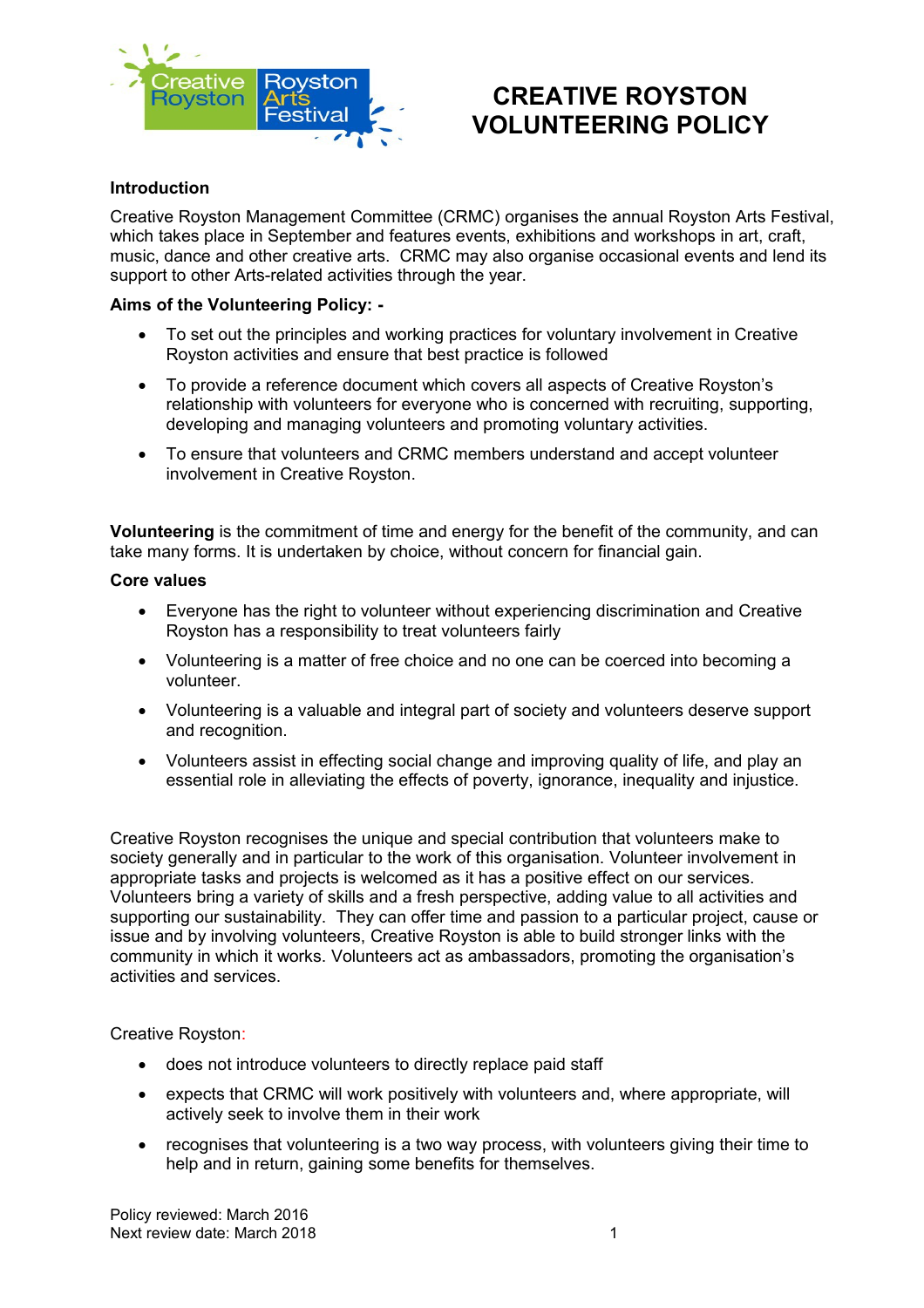# **1. Planning for Volunteer involvement**

Creative Royston recognises the importance of planning. Volunteer involvement requires the investment of time and resources, particularly for new volunteers.

- Volunteer tasks are developed imaginatively with short term and ongoing opportunities.
- Role descriptions are produced and volunteer tasks are carefully considered before advertising for help.
- When planning new projects, volunteers' expenses are included in budgets so that volunteer activities can be appropriately supported.
- Policies which cover volunteer activities are regularly reviewed by CRMC.

# **2. Recruitment and selection**

The recruitment of volunteers follows good practice guidelines.

- Volunteering is open to everyone and Creative Royston is committed to equal opportunities; in its services and in the recruitment of its volunteers
- Volunteers are recruited using a variety of advertising methods
- Potential volunteers are contacted promptly by phone, letter or email and recruitment processes are fair, efficient and consistent.
- Volunteers are required to complete a simple application form
- Creative Royston will endeavour to ensure that a volunteer is suitable for a role. Where there is a choice of volunteers for a role, Creative Royston will select the most appropriate candidate based on their relevant experience, knowledge or previous commitment to the organisation.
- If the volunteer, or Creative Royston, decides that the volunteer task is inappropriate/unsuitable for whatever reason, feedback and discussions would include an opportunity to explore other options.
- Volunteers will be selected and screened for suitability through one or more of the following methods, dependent on the role:
	- o Informal discussion
	- o Trial period
- Where appropriate, DBS checks will be required

# **3. Induction**

The initial welcome and induction that new volunteers receive is key to their retention

- An information pack will be provided for new volunteers.
- All volunteers will receive an induction relative to their role so that they are prepared for the tasks allocated to them.
- All volunteers will be given a named person to contact
- Creative Royston will ensure that volunteers are properly integrated into the organisation and that mechanisms are in place for them to contribute to our work.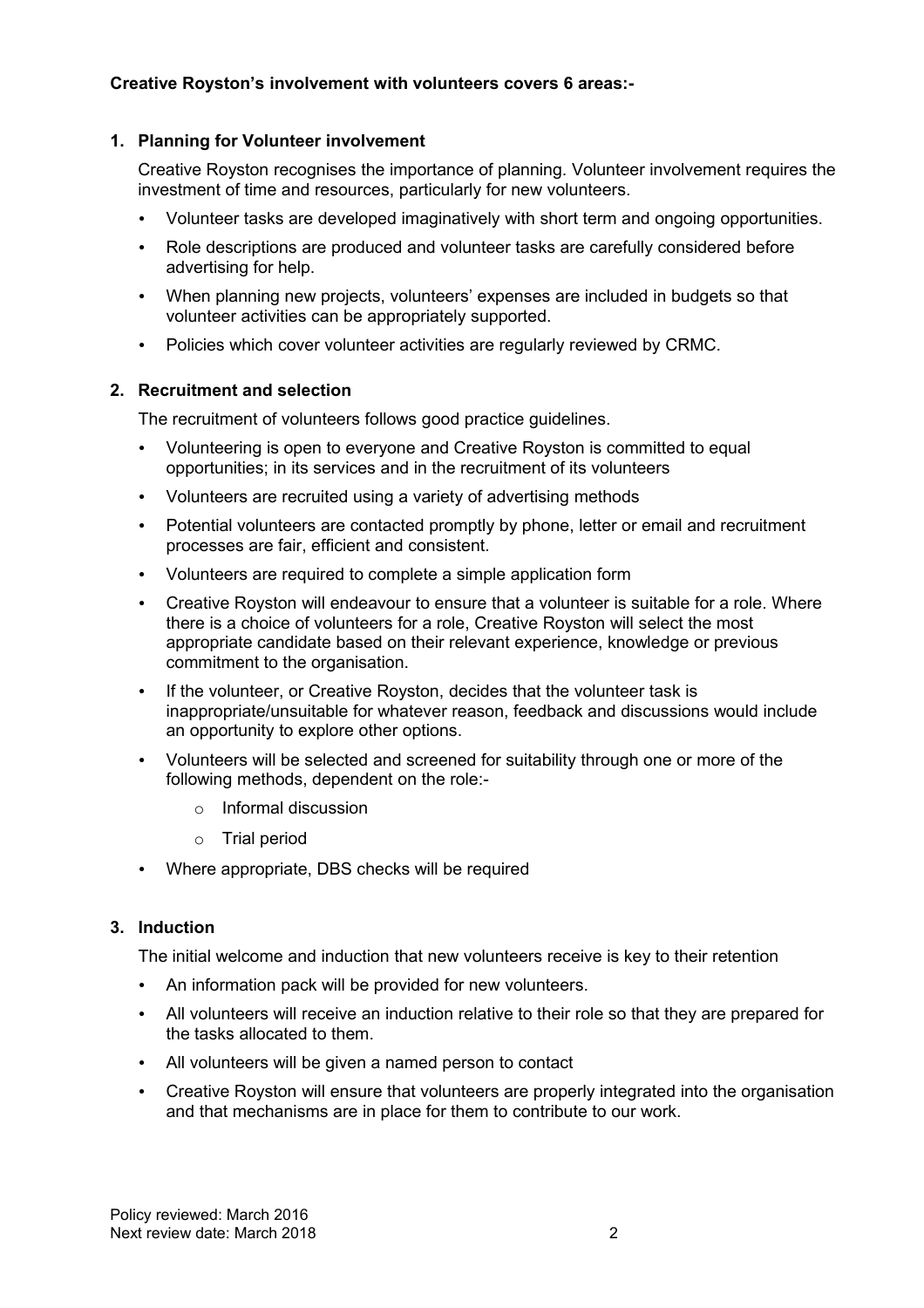# **4. Support and safety**

All volunteers will have a named person as their main point of contact. They will be provided with appropriate support, which will offer opportunities for feedback on progress, discussion of future developments and the chance to air any problems.

- Volunteers are covered by insurance and are included in health and safety policies.
- Out of pocket expenses are met wherever possible and the process for claiming expenses is set out in the Volunteer Guidelines
- Volunteers not wishing to claim their expenses can donate them back to the organisation. Expenses, other than for travel/phone etc may be met, providing approval is sought in advance. All volunteers are required to itemise and submit expense claims on a simple, standard form.
- In some circumstances, expenses can be paid in advance with the approval of the Volunteer Co-ordinator/Chair.
- Rates of reimbursement (e.g. for mileage) will be set and reviewed regularly by CRMC.
- Creative Royston will aim to identify and solve any problems at the earliest possible stage. A procedure covers complaints either by or about volunteers.

# **5. Training and personal development**

Creative Royston recognises that volunteers' motivation for volunteering may change over time and the skills they develop in their volunteering may change what they want to do.

- Training relevant to volunteers' roles will be provided, if necessary
- Volunteers' motivation is met with appropriate tasks and those with extra support needs are enabled to volunteer wherever possible.
- Creative Royston recognises that volunteers require satisfying work and personal development and will seek to help volunteers meet these needs
- Volunteer briefing sessions establish volunteers' satisfaction with their current role and need for more information, suggested changes to the role etc.

#### **6. Involving, rewarding and recognising volunteers**

- Volunteers contribute to decision making and are fully involved in the organisation's activities.
- Newsletters/email updates keep volunteers up to date with Creative Royston's activities
- Volunteers receive appropriate recognition for their efforts. We don't forget the importance of a simple thank you!